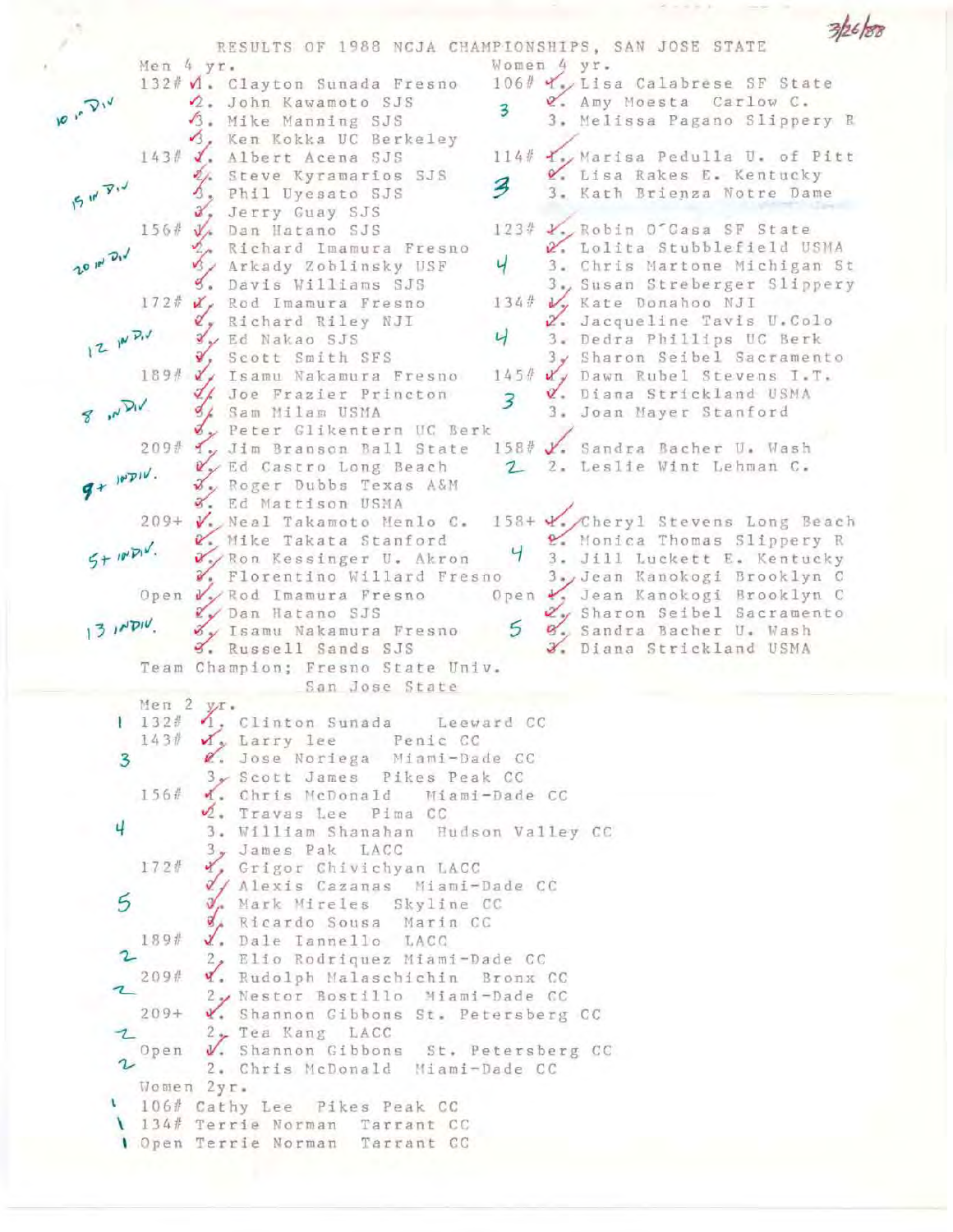## $\underbrace{\texttt{N.C.J.A.} \texttt{CHAMPIONSHIPS}}_{1988}$

|         | 4 YEAR DIVISION - MEN's |                        |  |
|---------|-------------------------|------------------------|--|
| Wt.Div. | Name                    | School                 |  |
| 132#    | 1. Sundda, Clayton      | Fresno State           |  |
|         | 2. Kowamoto, John       | SJSU                   |  |
|         | 3. Manning, Michael     | 21Ar                   |  |
|         | 3. LOKED, Kenneth       | U.C. Birkeling         |  |
| 143#    | 1. Accord, Albert       | <b>SISU</b>            |  |
|         | 2. Kyramarics, stuce    | SJSU                   |  |
|         | 3. Lye sitto, Phillip   | $5580 -$               |  |
|         | 3. trudy, Jeny          | SISAN                  |  |
| 156#    | 1. MATANO, BAN          | হাস্য                  |  |
|         | 2. Imamura, Richard     | FILSNO State           |  |
|         | 3. Zlobinsky, Arkady    | Univ. of San Francisco |  |
|         | 3. Williams, David      | 3354                   |  |
| 172#    | 1. Inidmura, Rodney     | Frisno State           |  |
|         | 2. Roley. Rochard       | Colorado College       |  |
|         | 3. Natac, Edward        | wett                   |  |
|         | $3.2$ muth, $3$ c+      | San Francisco State    |  |
| 189#    | 1. Nakamura, Isamu      | Fresno State           |  |
|         | 2. Frazisce, Joseph     | Princeton Lininisty    |  |
|         | 3. Milam, samuel        | USAF PEADEMY           |  |
|         | 3. Eliksnun, Peter      | U.C. Burkelag          |  |
| 209#    | 1. Branson, Jim         |                        |  |
|         | 2. CASTRO, Edward       | Ball state University  |  |
|         | 3. Dubbs, Roya          | Can-Long Beach         |  |
|         | 3. Mattison, Ea         | Texas Aim              |  |
|         |                         | us m Acaremy           |  |
| $209+$  | 1. Takamoto, Neal       | mento college          |  |
|         | 2. Takata, mune         | stanford               |  |
|         | 3. Mssnege, Ron         | University of Altron   |  |
|         | 3. Willard, Florentino  | Fresno State Univ.     |  |
| Open    | 1. Imamura, Rodney      | Presno state           |  |
|         | 2. Hatano, DAN          | 55st1                  |  |
|         | 3. Natamura, Isamu      | Fresno State           |  |
|         | 3. SANDS, Russell Lee   | 355U                   |  |
|         |                         |                        |  |
|         |                         |                        |  |
|         | s                       | Fresno State LI.       |  |
|         |                         |                        |  |

Can Jose State U.  $2nd$  $54$ U.C. Berkoley<br>Ball State U.  $3rd$  $10$  $\overline{0}$  $2rd$  $\circ$ 

Mento College  $2rd$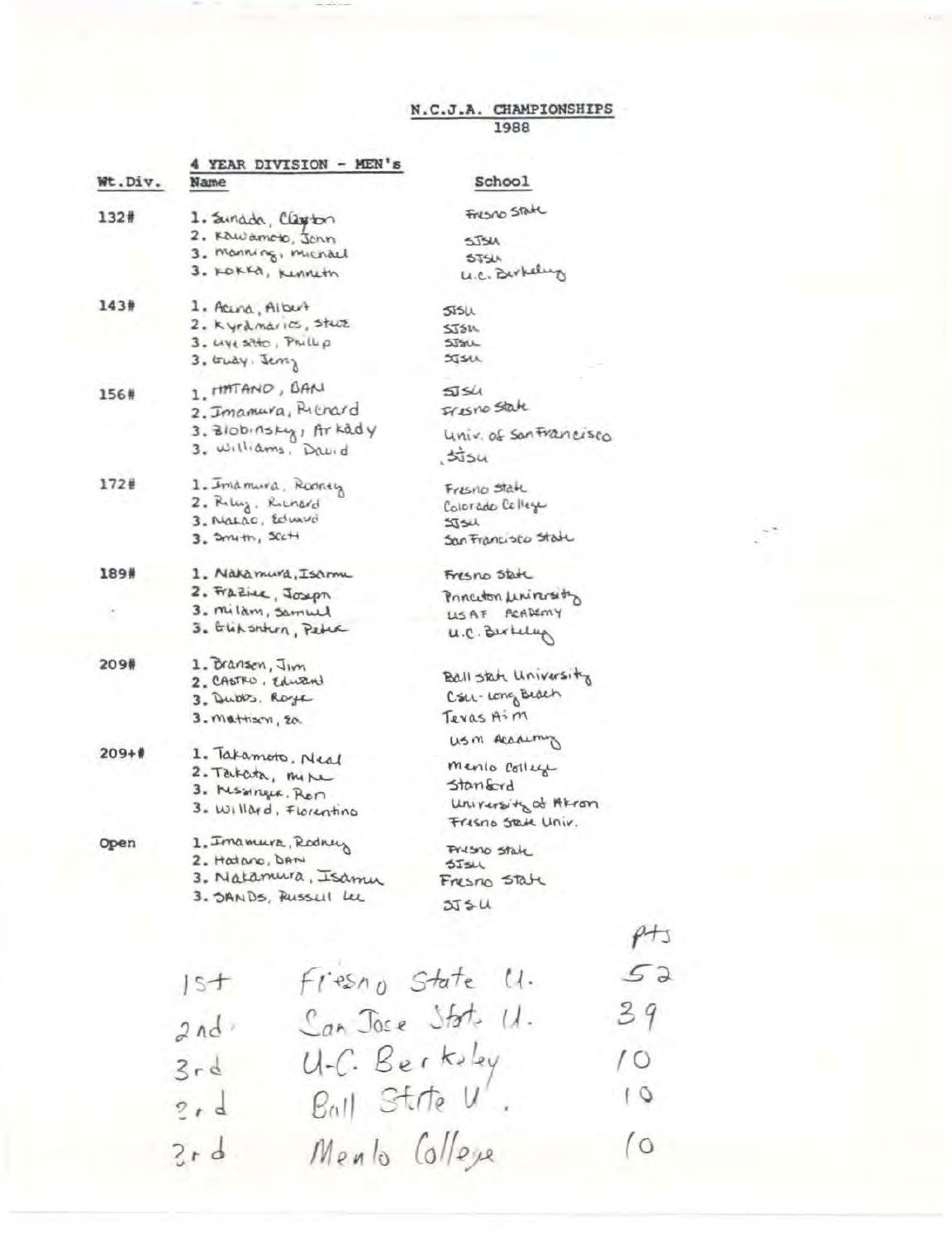N.C.J.A. CHAMPIONSHIPS

 $\mathbb{R}^2$ 

What Your

 $\sim$   $\sim$   $\sim$   $\sim$   $\sim$   $\sim$   $\sim$ 

|           | 4 YEAR DIVISION - WOMEN's         |                                               |
|-----------|-----------------------------------|-----------------------------------------------|
| Wt.Div.   | Name                              | School                                        |
| 106#      | 1. Calabrese, lisa.               | SF state                                      |
|           | 2. MOLSTO. Army                   | Carlow College                                |
|           | 3. Pageno, melissa                | Supperly Rack Univ.                           |
|           | з.                                |                                               |
| 114#      | 1. Pedulla, marisa                | Linir. of Pittsburg<br>Eastern Kentucky Linie |
|           | 2. Rakes, Usa                     |                                               |
|           | 3. Brienza, Kathlen               | univ. of Notre Barne                          |
|           | з.                                |                                               |
|           |                                   | SF. State Univ.                               |
| 123#      | 1. Organ Robin                    | usm Academy                                   |
|           | 2. both the stubulist dd. Lolita. |                                               |
|           | 3. Martone, Christian             | microgan state.                               |
|           | 3. Stre burger, Susan             | slipping FOCK U                               |
| 134#      | 1. Donanoo, Fate                  |                                               |
|           | 2. Tavis, Jacqueline              | Colorado Celleze                              |
|           | 3. Prielips, Dedic                | univ of Colorado                              |
|           | 3. Seibel, Sharon                 | uc. Berkelly<br>CSIL Sacramento.              |
| 145#      | 1. Rubel, Dawn.                   | Steven's Jost of Teen.                        |
|           | 2. Strictions, Diana              | us m Academy                                  |
|           | 3. MAYER, Joan                    | standord                                      |
|           | з.                                |                                               |
| 158#      | 1. Bacher, Sandra                 | Univ of WASHINGTON                            |
|           | 2. wint, uslie                    | Lehman College                                |
|           | з.                                |                                               |
|           | з.                                |                                               |
| $158 +$ # | 1. Stephens, Charyl               | Csu-cong Beach                                |
|           | 2. Thomas, monica.                |                                               |
|           | $3.$ MCL+ $H, J$                  | Slipping POCK Univ.                           |
|           |                                   | Eastern Kentucky U.                           |
|           | 3. Kanokog, Jean                  | Brooklyn College.                             |
| Open      | 1. Karokog, Jean                  | Brooklyn college.                             |
|           | 2. Seibel, snaren                 | 8 Csle-Sacramento                             |
|           | 3. Bacher, Sandra                 |                                               |
|           | 3. otrict land, Diana             | univ. of washington                           |
|           |                                   | USM Academy                                   |